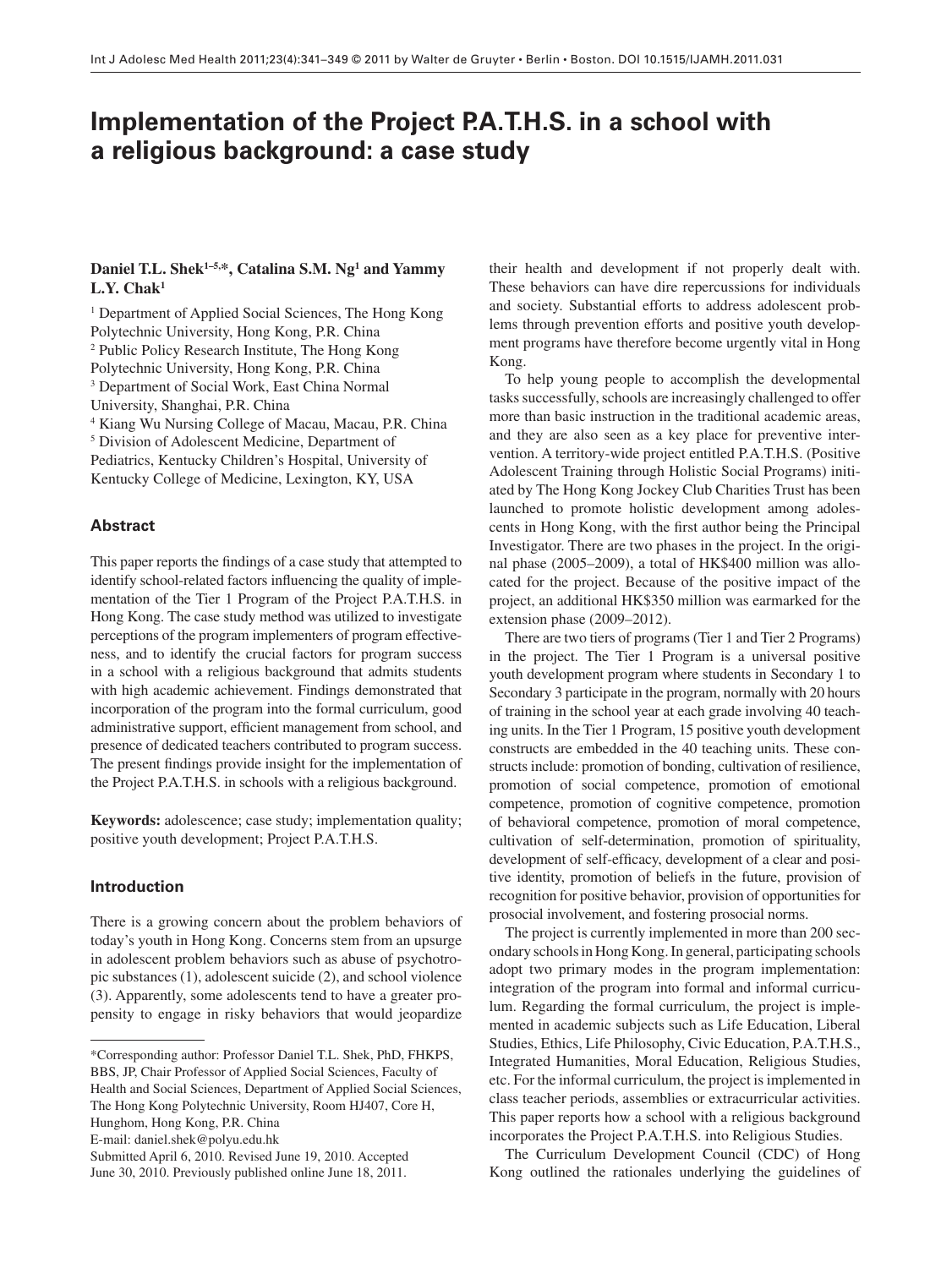Religious Education for Secondary 1 to 3. According to CDC, religion is 'a universal and supra-historical phenomenon essential in any whole-person education'  $[(4), p. 7]$ , and is therefore regarded as an academic subject that all students can profitably study. Religious Education not only provides the setting in which different religions such as Buddhism, Christianity, Confucianism, Islamism, and Taoism are explicitly addressed, but also offers opportunities for personal development and intellectual rigor for students in Hong Kong. It also enables students to explore questions of meaning, value, and purpose in life. Students can develop a reflective capacity, empathetic understanding, and philosophical and evaluative thinking skills. They also can develop insights, a capacity for moral and spiritual life, and personal autonomy via Religious Education.

 Similarly, in the United Kingdom, Religious Education aims to contribute to students' personal development and well-being. It makes significant contributions to other parts of the school curriculum and to community cohesion by promoting mutual respect and tolerance in a diverse society such as citizenship, personal, social, health and economic education, the humanities, education for sustainable development, and others. It provides opportunities for personal reflection and spiritual development, deepening the understanding of the significance of religion in the lives of others – individually, community, and cross-culturally. On the whole, Religious Education in both Hong Kong and the United Kingdom aim to contribute to spiritual, moral, social, and cultural development of students.

 Obviously, one basic question that should be asked is how Religious Education is linked to positive youth development. The linkage between the Project P.A.T.H.S. and Religious Education lies in several striking similarities to each other. In the first place, the fundamental aim of both the Project P.A.T.H.S. and Religious Education is to promote youth development. The former is to promote positive youth development in the junior secondary years by developing a quality curriculum, and the latter aims to enhance and reflect on adolescents' spiritual, moral, emotional, and cultural development.

 Religious Education is also intimately related to the wholeperson development of adolescents in several areas. The first area is faith development, such as the impact of faith on our lives and futures, the search for and the building up of faith, the relationship (compatible or contradictory) of religion and science, the relationship (harmonious or discordant) of people with faith to people without faith, and the quality of life for people of different religions. The second area is esthetic development such as the beauty of a 'religious' life. The third area is moral development which addresses 'the rightness (or wrongness) of certain issues based on general moral principles, the rightness (or wrongness) of certain issues based on principles of different religions, the methods to differentiate right and wrong in moral aspect' [(5) , p. 6]. In addition, Religious Education usually focuses on the importance of intrapersonal cultivation and interpersonal skills.

 In the present case study, the participating school with a religious background has incorporated the Tier 1 Program into one of the academic subjects, Religious Studies (RS). In view of the prominent role of RS in the implementation of the Tier 1 Program, it should come as no surprise that the ways how the project is incorporated into RS are the central themes of the present case study. In addition, this paper also aims to complement the literature which little credible data about how the implementation of a positive youth development program into a formal curriculum exist. For schools with a religious background, it is common for them to reject positive youth development programs for two reasons. First, there is the myth that cultivation of values (which is emphasized by Religious Education) and psychosocial competencies (which are emphasized by positive youth development) are incompatible. Second, schools can simply say that they have also taught what positive youth development programs cover. Therefore, it would be necessary to document the implementation experiences of schools with a religious background.

 Furthermore, to date, although there remains a wealth of data about the program outcomes, what tends to be missing in the existing literature is a dearth of sufficient data on implementation or the quality of program delivery necessary for positive outcomes to be yielded (6–8). For instance, Durlak (8), in a review of over 1200 published prevention studies, reported that only 5% provided data on implementation. Obviously, the program evaluation field has ignored the intimate relationship between process and outcome. Barry and colleagues (9) urged that implementation is an area that needs increased theory development and systematic research. Furthermore, they called for a focus on investigating the process of implementing programs in naturalistic settings, that is, outside of controlled research conditions, and identifying the primary factors and conditions which facilitate high-quality implementation. This is crucial, as argued by Barry and colleagues (9), because our understanding can be enhanced to a higher level, that is, 'beyond the question of whether programs work (efficacy), to also consider what makes them work, with whom and under what circumstances (effectiveness)' (p. 30).

Gleaned from previous limited findings on program implementation in both Western and non-Western countries, we reviewed some of the primary factors underpinning successful program implementation. Kam et al. (10) stressed that the support and leadership of the school principal is one of the crucial factors in determining the success of the program implementation. Rohrbach et al. (11) added that apart from principal support, teacher factors (years of experience, enthusiasm, and preparedness) also influence the quality of implementation. Mihalic et al. (12) listed some barriers that have potential to affect the implementation quality, including failure to invest time and resources, hiring program implementers who lack the relevant skills to deliver the program, insufficient organizational and key leader support, poor motivation and buy-in of implementing staff, failure to provide continuing support and technical assistance, and lack of program monitoring. Sanchez et al. (13) emphasized that incorporating the program into the school's formal curriculum with high program fidelity and a clear manpower deployment for program implementation is essential. Added to this, research studies indicated that the active involvement and support of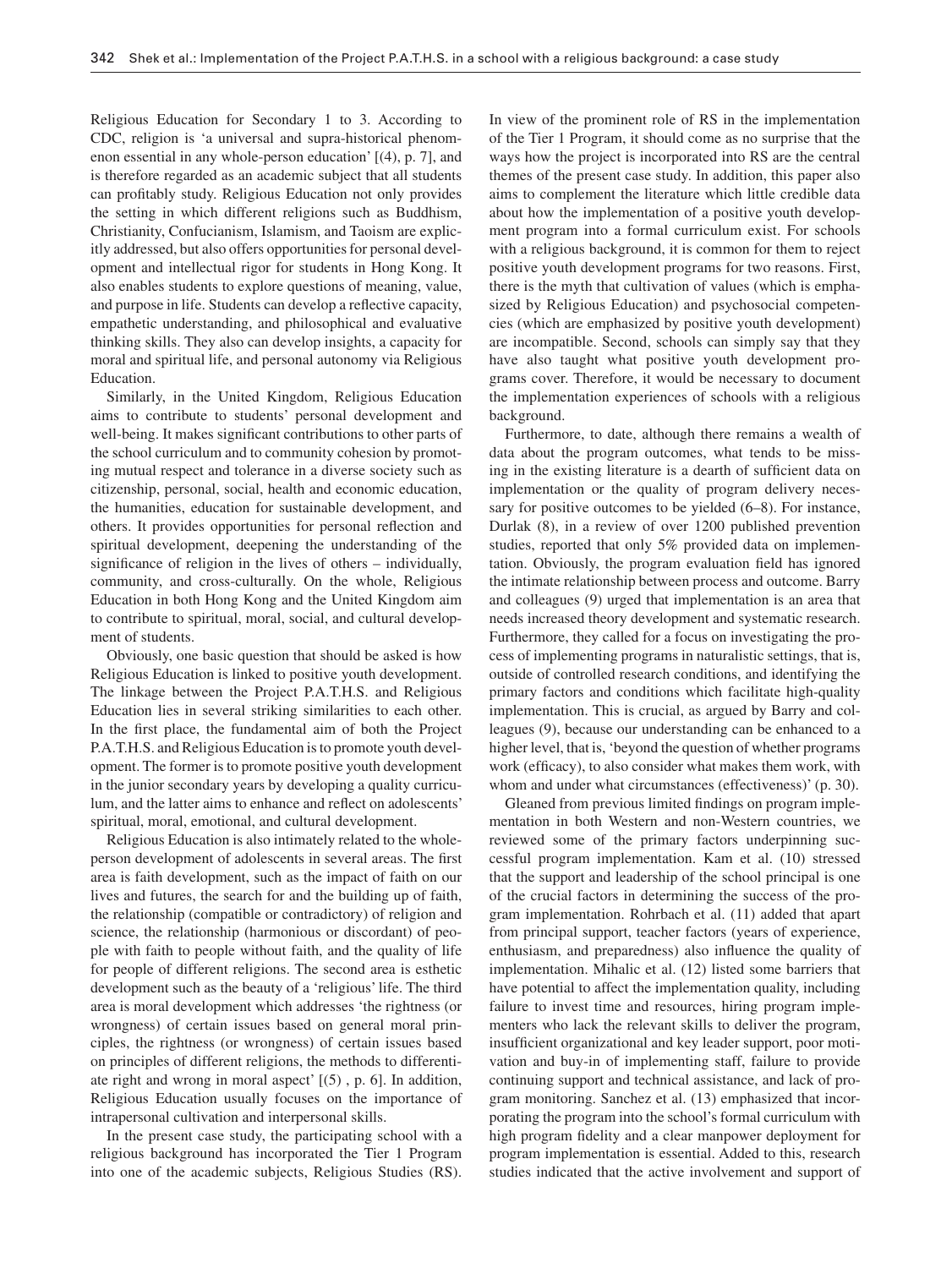school administrative personnel is another factor that enhances implementation success (14) .

 In a non-Western context, Shek and colleagues (15, 16) conducted several case studies to examine the salient factors for successful implementation of the Project P.A.T.H.S. in Hong Kong. For instance, Sun et al. (15) reported that several positive school and classroom attributes were conducive to program success, including positive school culture and belief in students ' potentials, an inviting school environment, an encouraging classroom environment, high involvement of school administrative personnel, and systematic program arrangement. Lam (17) concluded that seven primary features make a program effective: having committed and enthusiastic teaching staff, teacher belief, leadership, school culture, prior planning, policy and administrative support, and program ownership. Based on seven cases under review, Shek and Sun (16) concluded that factors related to the  $5$  'P's (i.e., program, people, process, policy, and place) affected the quality of implementation.

Based on the work of Shek and Sun (16), in this paper, we attempted to examine factors affecting program implementation in a school with a Christian background admitting students with high academic performance. The case study method was utilized to explore perceptions of the project coordinator and the teacher about program effectiveness and to identify various factors for program success.

# **Methods**

 A total of 167 schools participated in the Project P.A.T.H.S. (Secondary 3 Curriculum) in the Full Implementation Phase in the 2008 – 2009 academic year. In the Tier 1 Program, 63 schools adopted the full program (i.e., 20-h program involving 40 teaching units) and 104 schools adopted the core program (i.e., 10-h program involving 20 teaching units). The school in the present study was chosen and invited in March 2009. The second and third authors conducted the interviews with the school coordinator and the RS teacher, which lasted for 58 min and 29 s. The interviews were conducted in April 2009, after the school had completed the Tier 1 Program.

 In this case study, focus group interviews with the school coordinator and the RS teacher of the Tier 1 Program were conducted. Prior consent from the principal was sought for the school's participation. At the beginning of the interviews, informed consent was obtained from the respondents, and the purpose of the study and the principle of confidentiality were repeatedly emphasized. As the purpose of this case study was to examine the school administrative arrangement and its implementation process of the Tier 1 Program (Secondary 3 Curriculum) in a retrospective manner, the interviews were conducted in Cantonese.

 The interviewed school is a school with a Christian background that admits primarily high academic achievers. In Hong Kong, schools are highly segregated in relation to ability. Students are streamed into Band 1 schools if they perform well in their achievement test scores in three major academic subjects, that is, Chinese Language, English Language, and Mathematics near the end of primary schooling. Students with the highest achievement levels are allocated to the higher-band schools (i.e., Band 1), whereas those with lower achievement levels are placed in the lower-band schools (i.e., Band 3).

 Being branded as high-achieving learners, the students could have higher goals and self-expectations. High academic achievers are always portrayed as students who have high task and ego goals, and who report greater use of self-regulated learning strategies. They have been characterized as having more positive personality traits than underachievers. However, 'Band 1 students have no problems' is mythical. Findings demonstrate that bright students are no less vulnerable to socially related self-concept problems than are members of the general population. High achievers in a highly competitive academic environment tend to focus on achievement through competing and comparing (18) , and they are more likely to face pressure from examination or relationship problems. Academic issues (19), family problems  $(20)$ , peer rejection  $(21)$ , and personal distress  $(22)$ affect all adolescents regardless of academic achievement.

 The participating school joined the Project P.A.T.H.S. in the academic year 2006–2007. The school adopted a double class teacher system and there were five classes of Secondary 3, approximately 220 students in total. The school adopted the 10-h core program (twenty 30-min sessions). The medium of instruction for the program was Cantonese, despite the fact that the participating school was one of the prestigious elite schools which English is used as the medium of instruction. The school incorporated the Project P.A.T.H.S. into the formal curriculum of RS and to facilitate its implementation, the curriculum of RS has been adapted. Because there are numerous religious schools in Hong Kong, the present case study enables us to understand how the Project P.A.T.H.S. was implemented into RS.

#### **Instruments**

A specific self-conducted, semi-structured interview guides for the interview was designed to collect the data. There were three parts in each interview guide:

- Respondents' perceptions of the school administrative arrangement, including preparation, support within the school and from the social work agency and program evaluation.
- Respondents' perceptions of the program implementation process, such as teaching process and techniques, students' worksheets, and student assessment.
- Respondents' overall perceptions of program effectiveness and program success.

 Additionally, the school was required to complete a school background information questionnaire with both closed- and open-ended questions, to provide basic information about the school, the Tier 1 Program implemented in the school, instructors conducting the Tier 1 program, and the implementation process.

 After data collection, the data were neatly typed and the recordings of the interviews were transcribed. Before data analysis, the raw transcription scripts were sent to the interview participants for their confirmation to ensure that there was no error in the precision of the dialogue in the transcribed texts. Then words, phrases, and/or sentences that formed meaningful units at the raw response level were coded and categorized by the research assistant and further checked by the second and third authors. The procedures for data collection described above satisfied principles in the implementation of evaluation research proposed by Shek et al. (23) .

# **Results**

 The characteristics of the participating school are summarized in Table 1. School I is a high-band Christian school (i.e., Band 1) for girls, with the mission to provide their students with a Christian education that develops the whole person in the areas of moral, intellectual, physical, social, esthetic,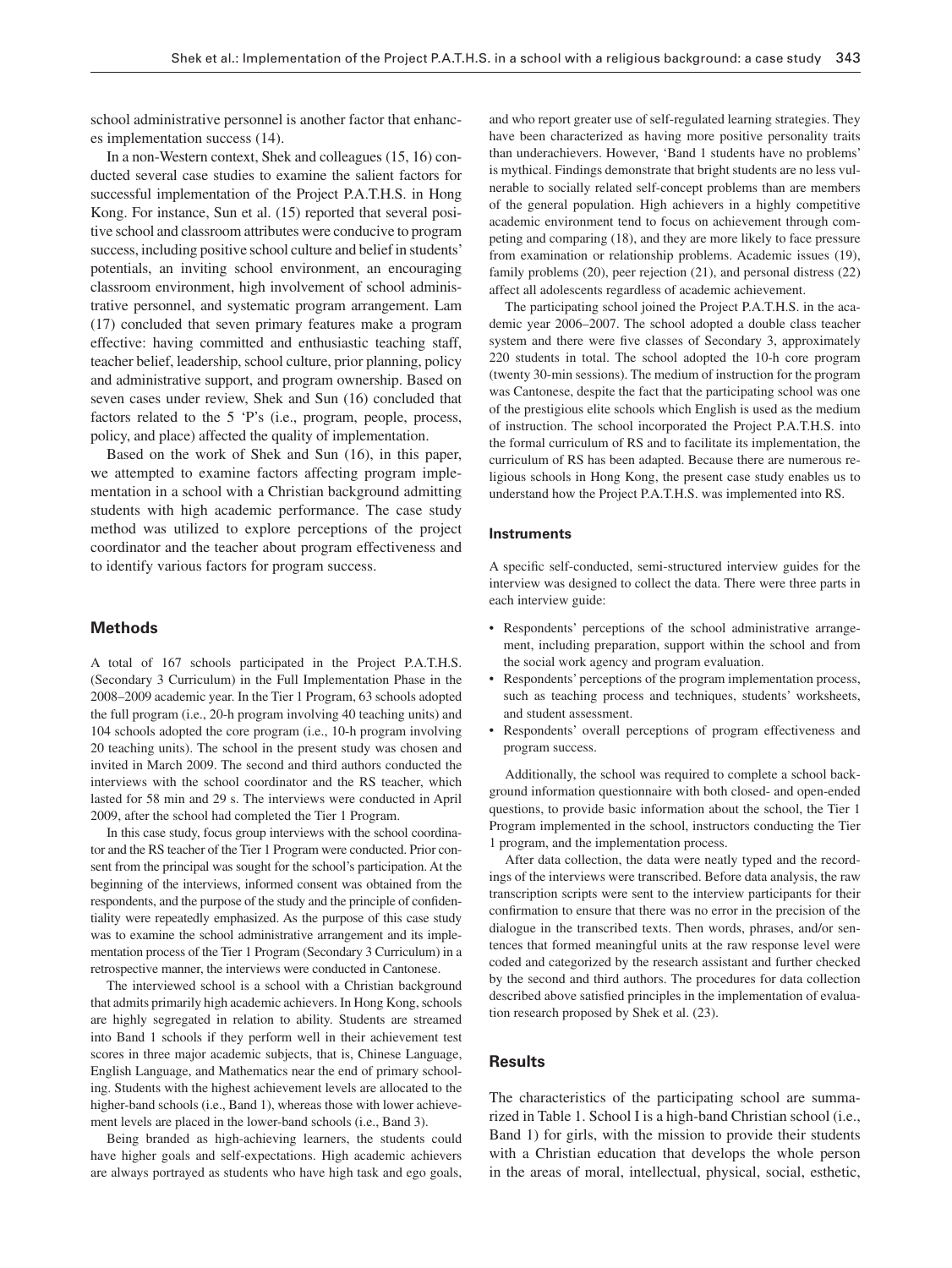Table 1 Summary of the characteristics of the school.

| I. Basic information of the school                                   |                                                                  |
|----------------------------------------------------------------------|------------------------------------------------------------------|
| Total no. of S3 students (no. of S3 classes)                         | 220 (five classes)                                               |
| Class teacher system                                                 | Double class teachers system                                     |
| Participation in Life Education program organized by other           | N <sub>0</sub>                                                   |
| organizations                                                        |                                                                  |
| No. of uniform/social and voluntary services groups in school        | Two                                                              |
| Small groups, workshops, and seminars specifically arranged          | i. Voluntary services;                                           |
| for S3 students                                                      | ii. Peer counseling program;                                     |
|                                                                      | iii. Religious program                                           |
|                                                                      |                                                                  |
| II. Basic information of Tier 1 Program Participation<br>Hours       |                                                                  |
|                                                                      | 10-h core program                                                |
| Mode                                                                 | Mode 4 (twenty 30-min units)                                     |
| Program arrangement                                                  | Formal curriculum: Religious Studies (ca. once a week)           |
| Rationales of the program arrangement                                | 1. No other lessons could be used for the project                |
|                                                                      | 2. The curriculum of Religious Studies was revised to facilitate |
|                                                                      | the program implementation.                                      |
| Medium of instruction                                                | Cantonese                                                        |
| Introduction session                                                 | N <sub>0</sub>                                                   |
| Conclusion session                                                   | N <sub>0</sub>                                                   |
| Supplementary activity                                               | N <sub>0</sub>                                                   |
| Other activities                                                     | Award scheme                                                     |
| Student assessment on P.A.T.H.S. Program                             | Use student log book and reflection book                         |
| Have joined Experimental Implementation Phase                        | N <sub>0</sub>                                                   |
| III. Information of the instructors who conducted the Tier 1 Program |                                                                  |
| No. of instructors conducting Tier 1 Program                         | One teacher, one agency social worker                            |
| No. of instructors joined Training Workshops                         | Three teachers, one school social worker, two agency social      |
|                                                                      | workers                                                          |
| IV. Basic information of Tier 1 Program implementation               |                                                                  |
| No. of preparation meetings and content                              | Two meetings were held to discuss the content of P.A.T.H.S.      |
|                                                                      | where there was discussion on the implementation details         |
| No. of instructors who conducted Tier 1 Program in each class        | One teacher                                                      |
| Person responsible for preparing the teaching material and the       | Both teacher and social worker                                   |
| method of preparation                                                |                                                                  |
| The format and frequency of experience sharing after class           | Irregular meetings were held                                     |
| among instructors/reasons for not sharing                            |                                                                  |
| No. of evaluation meetings and content                               | One mid-term evaluation and one final evaluation meeting.        |
|                                                                      | Issues related to preparation, implementation, and revision were |
|                                                                      | discussed.                                                       |
| Cooperation between the school and the social work agency            | The social worker was responsible for preparation of some        |
|                                                                      | teaching materials, whereas the teacher took the main role in    |
|                                                                      | teaching the Tier 1 Program                                      |
| The role of the teacher in Tier 1 Program implementation             | i. Teaching the program;                                         |
|                                                                      | ii. Monitoring classroom discipline;                             |
|                                                                      | iii. Preparing teaching materials;                               |
|                                                                      | iv. Following-up                                                 |
| The role of the social worker in Tier 1 Program implementation       | i. Preparing teaching materials;                                 |
|                                                                      | ii. Coordinating the program-related matters;                    |
|                                                                      | iii. Following-up                                                |

S3, Secondary 3.

and spiritual. For the Secondary 3 Program of the Project P.A.T.H.S., the school adopted the 10-h core program (i.e., 10-h program involving 20 units), which was incorporated into the formal curriculum of RS and offered once a week.

students, prepare all the RS teaching plans and materials, and reserve all the audiovisual aids for the lessons.

#### **School administrative arrangements**

 In the implementation process of the Secondary 3 Program, a school coordinator was responsible for coordinating the administrative work and providing support. A RS teacher was responsible to teach, develop the unique handbooks for

 The results of the school administrative arrangements could be categorized into four primary categories: (a) support for the program and its rationales, (b) perceived program arrangement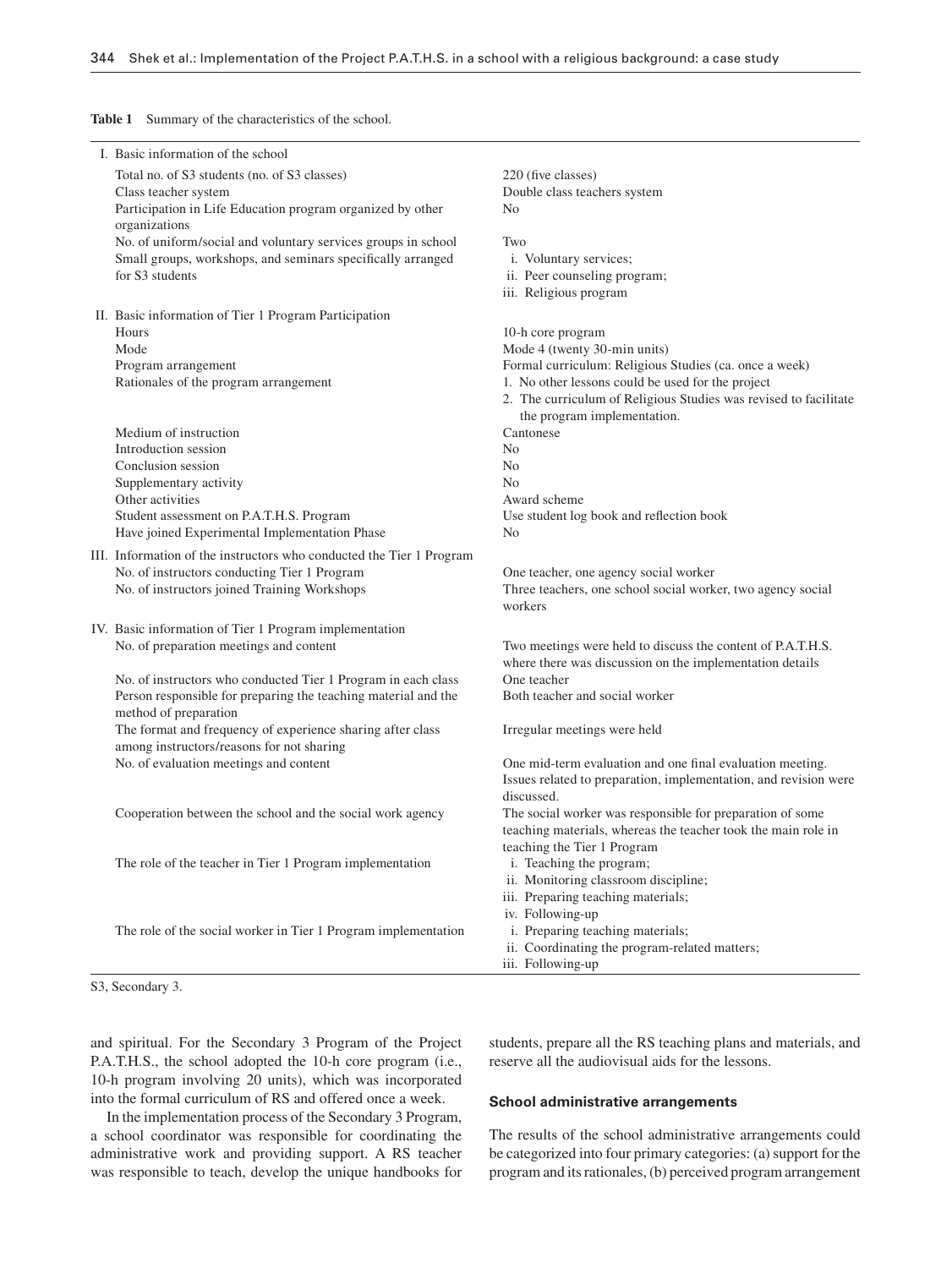and its advantages and disadvantages, (c) manpower deployment, and (d) support within the school and from the social work agency. The integrated findings and interpretations are summarized in Table 2.

**Support for the program and its rationales** As revealed in the interview, earnest support from the principal, the school coordinator, and the subject teacher was crucial as this facilitated the program implementation. The school coordinator reflected that she was willing to participate in the project, because she supported its rationales and regarded the program as beneficial to the students. For this reason, she took the initiative to discuss with the principal on how to implement the program in the school. The school coordinator stressed that the high support from the principal facilitated the program implementation. She was also thankful that

the principal is open-minded with clear vision on students ' development. In addition, the RS teacher also showed great support for the program and its rationales. She considered the program to be comprehensive and helpful to students, and she identified with all the constructs introduced in the project.

**Perceived program arrangement, and its advantages and disadvantages** As highlighted by the respondents, owing to the implementation of the New Senior Secondary Academic Structure, the Hong Kong Certificate of Education Examination and the Hong Kong Advanced Level Examination had been replaced; a more flexible curriculum framework was then offered to the subject of RS in the coming academic year, which facilitated the program implementation. Because the teachers were given a high degree of flexibility and autonomy to revise the curriculum, including the subject

|  | <b>Table 2</b> Administrative arrangements and related issues in school I. |  |  |  |  |
|--|----------------------------------------------------------------------------|--|--|--|--|
|--|----------------------------------------------------------------------------|--|--|--|--|

| Aspect |                                                                                 | Integrated findings and interpretations                                                                                                                                                                                                                                                                                                                                                                                                                                                                                                                                                                                                                                                                                                                                                            |  |  |
|--------|---------------------------------------------------------------------------------|----------------------------------------------------------------------------------------------------------------------------------------------------------------------------------------------------------------------------------------------------------------------------------------------------------------------------------------------------------------------------------------------------------------------------------------------------------------------------------------------------------------------------------------------------------------------------------------------------------------------------------------------------------------------------------------------------------------------------------------------------------------------------------------------------|--|--|
|        | (a) Support for the program and<br>its rationales                               | • Support from the principal facilitated the program implementation.<br>• The teachers considered the program was good for their students.<br>• The teachers identified with the constructs introduced in the program.<br>• The teachers were given autonomy to revise the curriculum and to adjust the content of Religious<br>Studies, which facilitated the implementation.<br>• Support from other teachers exerted positive impact on the teachers involved. Other RS teachers<br>were also willing to teach the program.                                                                                                                                                                                                                                                                     |  |  |
|        | (b) Perceived program arrange-<br>ment, and its advantages<br>and disadvantages | • The program was incorporated into the formal curriculum.<br>• Advantages:<br>1. Smooth incorporation of the program into the existing curriculum.<br>2. The program topics could merge with the school-based curriculum.<br>3. The topics and values in Religious Studies complemented the program topics.<br>4. Unlike other subjects, it was conducted in Cantonese.<br>• Disadvantages:<br>1. The program curriculum could not be fully utilized.<br>2. Sometimes the content is too superficial (for Band 1 school).<br>3. Sex education was not included.<br>• Suggestions:<br>1. Some topics could be revised or supplemented with religious values.<br>2. The team had to revise and tailor-make the content for their students.<br>3. Sex education should be included in P.A.T.H.S. II. |  |  |
|        | (c) Manpower deployment                                                         | • Simple manpower deployment: one RS teacher was responsible for teaching the S3 program<br>(derived from the interview) and one social worker was responsible for preparing teaching materials.<br>• Experienced and self-motivated teachers facilitated the implementation process.                                                                                                                                                                                                                                                                                                                                                                                                                                                                                                              |  |  |
|        | (d) Support within school and<br>from social work agency                        | • Flexibility in school curriculum (both Religious Studies and Family Life Education) facilitated the<br>implementation.<br>• Attributes of the school principal and senior management: supportive, allow flexibility in school<br>curriculum to facilitate program implementation.<br>• Qualities of the teachers: enthusiastic, supportive, experienced, and devoted.<br>• The relationship between the school and the social work agency was good.<br>• Good workload distribution between teacher and social worker.                                                                                                                                                                                                                                                                           |  |  |
|        | (e) Impression on the overall<br>administration                                 | • The school contact person was satisfied with the administrative arrangement because the school<br>gives a high degree of autonomy to the teachers.                                                                                                                                                                                                                                                                                                                                                                                                                                                                                                                                                                                                                                               |  |  |
|        | (f) Other aspects: meetings<br>within school                                    | • Meeting among teachers involved was held approximately once a month.<br>• Informal meetings among the social worker and teachers involved.                                                                                                                                                                                                                                                                                                                                                                                                                                                                                                                                                                                                                                                       |  |  |
|        | (g) Other aspects: support from<br>P.A.T.H.S. colleagues                        | • Obtained adequate support from P.A.T.H.S. team.                                                                                                                                                                                                                                                                                                                                                                                                                                                                                                                                                                                                                                                                                                                                                  |  |  |

S3, Secondary 3.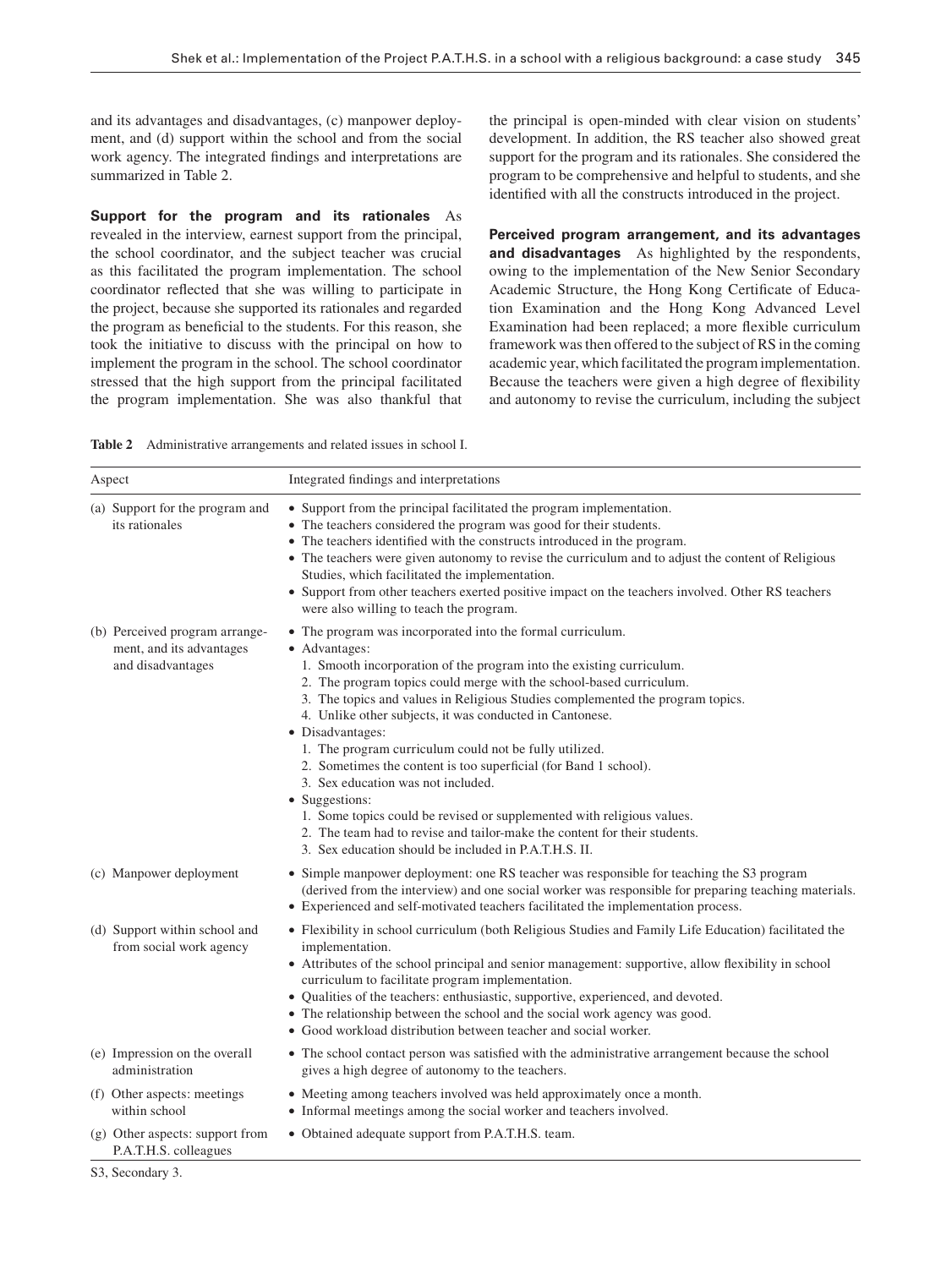content and the medium of instruction, they were contented with the high degree of autonomy to include topics and had positive perceptions of the new arrangement.

Specifically, there were four prime advantages for the changes in the curriculum. First, the revamp of the school curriculum and the incorporation of the Project P.A.T.H.S. into the Secondary 3 Curriculum demonstrated that it was a feasible practice, as the program was conformed to the existing school curriculum with similar content which benefitted the RS teacher and the students. Both teachers and students were already familiar with the topics, the content and the format of the lessons. Second, the integration merges well with the previous and existing school-based curriculum, and as a result there was a smooth incorporation of the program. Third, according to the RS teacher, the authoritative realm of religious doctrines, clear norms and standards are provided, and concurrently religious values of Christianity do offer absolute answers to some essential questions about students' lives. In this way, the RS teacher could convey the messages via the traditional religious doctrines, as the topics and values in RS complemented the program topics. Students would not be bored by the repeated topics in the RS subject. Noteworthy, contrary to RS, there is no correctness of answers for the project. This provides students with a good opportunity to discuss some controversial or debatable issues. Students ' interest and skills were enhanced, and they learned to be receptive to many different possibilities of answers. Finally, the medium of instruction was switched from English to Cantonese. The RS teacher reflected that this change again facilitated the program implementation. Although most of the students in School I are proficient in English, using Cantonese provides a better and more conducive learning environment because the language barrier was completely removed. Students were more engaged in discussion, sharing, or even disclosing their feelings. They also enjoyed learning, thinking, and participating in the activities.

**Manpower deployment** A simple but effective manpower deployment was apparent in this school. Firstly, the school coordinator was the chief member to oversee the program implementation of all levels and communicate with the form and subject teachers in the school. Secondly, only one RS teacher was responsible for teaching both RS and the Project P.A.T.H.S. This idea of a specialist subject teacher has already been put forth for some time. Thirdly, one social worker was responsible for preparing the learning materials for the students.

 With regard to the manpower deployment for the Secondary 3 level, the school coordinator emphasized that the RS teacher was very dedicated, as her workload was very heavy. At the same time, the RS teacher and social worker involved had positive perceptions of the administration done by the school coordinator. The teachers also treasured the presence of the social worker as she could help reduce the workload of the teachers and hence they could then focus on dealing with the administrative and teaching issues. Taken as a whole, the cooperation and the communication climate among different teachers and the social worker were good.

**Support within the school and from the social work agency** From the interviews, a strong support for teachers was evident. The teachers perceived that they had full support from the principal, who had allowed prior arrangement, which facilitated the implementation. As reported by the respondents, although teachers of other subjects in the school might not fully understand the program, the school coordinator and the subject teacher took initiative to share experiences and provide information to them and let them know more about the project. This created a supportive and positive culture among teachers.

 Furthermore, the practical support from the social work agency was also adequate. The school coordinator stressed that there was a very good and clear collaborative relationship between the social work agency and the school, and the communication among different parties was also sufficient. The work was even, and there was a fair workload distribution between the school and the social work agency.

#### **Implementation characteristics in the school**

The findings of the implementation characteristics in the school and related issues could be categorized into three main categories: (a) teachers' and students' responses in the implementation process, (b) teaching techniques, and (c) student assessment in the Tier 1 Program. The results are presented according to the school contact person interview, instructor focus group interview, and integrated interpretations. Details of the results and related interpretations are summarized in Table 3.

Teachers' and students' responses in the implementa**tion process** For the Secondary 3 program, even though only one RS teacher carried out teaching, she found that she could manage very well. There were no major obstacles encountered during the teaching process. She expressed repeatedly that she highly appreciated the program because of the careful program design such as program objectives and program content. Added to this, there was a great support from the Research Team. Nevertheless, she noted that students ' interest and involvement still varied. She highlighted that the students' responses depended very much on the topics and teachers' teaching skills. One noticeable feature was that students were interested in the personal stories and sharing from the teachers, which in turn, also stimulated their thinking, sharing, and encouraged their participation.

**Teaching techniques** To enhance teaching and learning, the teachers suggested some teaching techniques that were beneficial to the program implementation. These included: (a) understanding and responding to students' needs,  $(b)$ giving recognition of good behaviors, (c) linking the program contents to students' daily lives, and (d) making use of teachers' self-disclosure, personal stories, and experiences which are likely to have resonance for students. By utilizing all these techniques, the RS teacher reflected that there was an increase in student participation.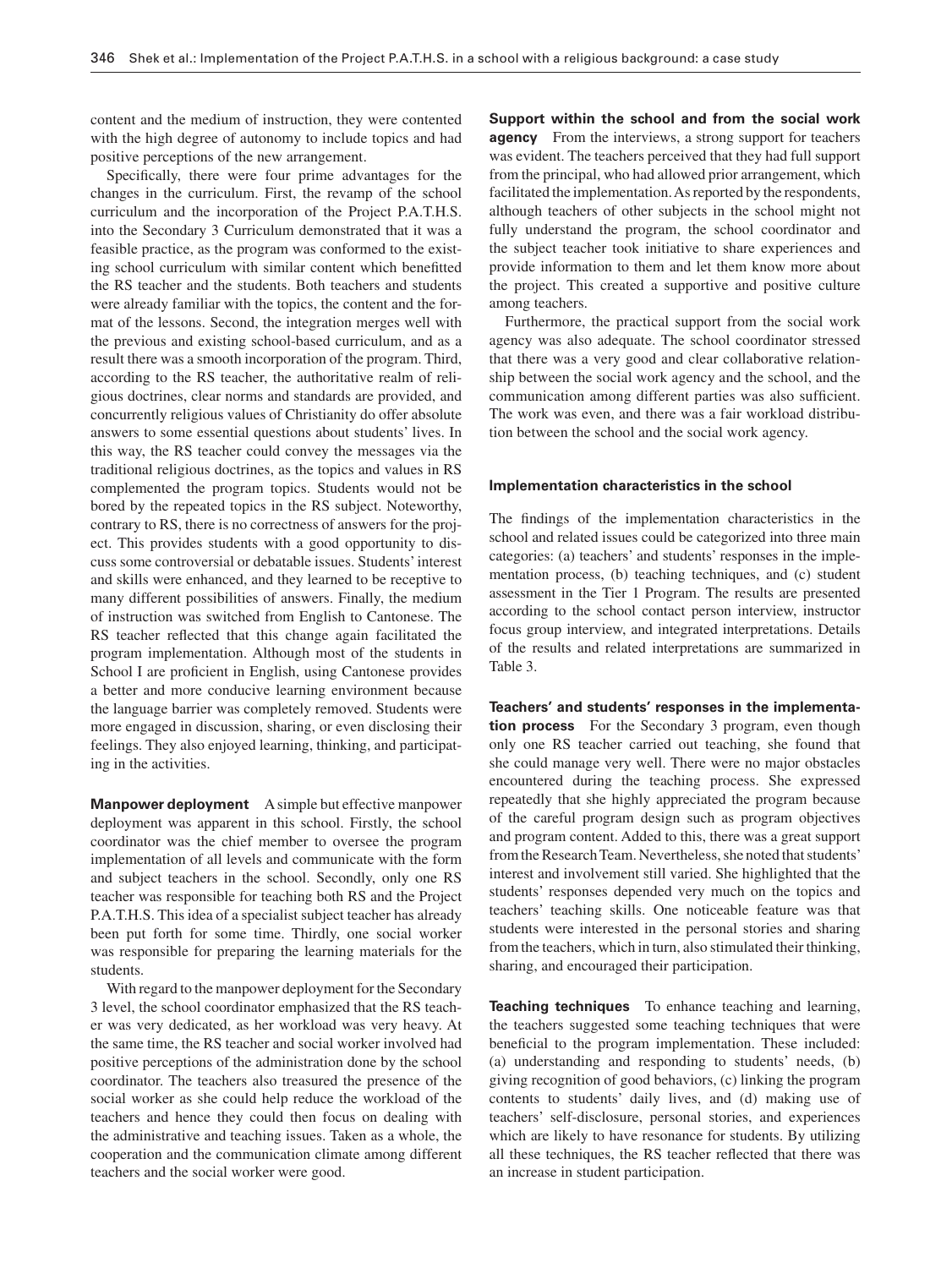| Table 3 | Implementation characteristics in school I. |  |  |
|---------|---------------------------------------------|--|--|
|---------|---------------------------------------------|--|--|

| Aspect |                                                                           | Integrated findings and interpretations                                                                                                                                                                                                                                                                                                                                                                                                                                                                           |  |
|--------|---------------------------------------------------------------------------|-------------------------------------------------------------------------------------------------------------------------------------------------------------------------------------------------------------------------------------------------------------------------------------------------------------------------------------------------------------------------------------------------------------------------------------------------------------------------------------------------------------------|--|
|        | (a) Teachers' and students'<br>responses in the implementation<br>process | • Teachers agreed with the rationales of the program.<br>• The students' interest and involvement varied.<br>• Students' responses depended very much on the topics and teachers' skills.<br>• Some students felt bored with the content as they thought that the content was too superficial and<br>easy.                                                                                                                                                                                                        |  |
|        | (b) Teaching techniques                                                   | • All S3 classes were taught by one RS teacher.<br>• Technique 1: understand and respond to students' needs.<br>• Technique 2: encourage positive behaviors.<br>• Technique 3: relate the program contents to students' daily lives.<br>• Technique 4: teachers' personal sharing.                                                                                                                                                                                                                                |  |
|        | (c) Student assessment in the Tier<br>1 Program                           | • Student folders were used. A final grade will be given.<br>• There was no examination for RS.<br>• Continuous assessment, such as worksheets and reflection book, was exercised with good effects.                                                                                                                                                                                                                                                                                                              |  |
|        | (d) Difficulties encountered and<br>solutions                             | • The school coordinator: difficulties encountered in revision of the program content to be a<br>school-based program.<br>• Teachers' difficulties: insufficient time to run activities, difficulties in time management, great<br>energy and involvement required, unmotivated students.<br>• Solutions: to select teachers who identify with the program rationales, to familiar oneself with<br>the program, to revise and tailor-make the program content according to the students' interest<br>and ability. |  |
|        | (e) Advice for next year<br>implementation                                | • Teachers should be familiar with the content of the S1, S2 and S3 programs, so that revision and<br>adjustment of the content can be made to provide a comprehensive school-based program.<br>• Update and revise the program content and teaching materials, e.g., incorporation of sex<br>education into the curriculum.                                                                                                                                                                                      |  |

S1, Secondary 1; S2, Secondary 2; S3, Secondary 3.

**Student assessment in the Tier 1 Program** The school coordinator and the teacher stressed that there was no formal examination for RS. At the end of the term, a final grade is given based on continuous assessment, including group assignments (e.g., worksheets, logbook), personal reflection book, and students' participation. In addition, the RS teacher facilitated students' development by enhancing experiential and reflective learning. The RS teacher highlighted that it was crucial for students to have self-reflection during the learning process, as they can explore the meaning by themselves rather than being imposed or transmitted by direct instruction. Therefore, she encouraged them to reflect on what they have learned, and expressed their feelings by writing them down on the reflection book. This can foster them to understand and make sense of their own lives, values, world, and religion.

## **Perceived program effectiveness, program success, and overall impression**

The related findings and interpretations can be seen in Table 4. As reflected in the interviews, the school coordinator and RS teacher had positive perceptions of the program. They acknowledged that the program was beneficial to the students and worth implementing because of the program effectiveness to student development.

 Although the respondents did not encounter many hindrances, they did express that there were still some minor difficulties, such as dealing with time management, and unmotivated students. These all required tremendous efforts. To tackle these problems, the respondents suggested that the teacher involved should familiar oneself with the program

| Aspect                              | Integrated findings and interpretations                                                                                                                                                                                                                                                                      |  |
|-------------------------------------|--------------------------------------------------------------------------------------------------------------------------------------------------------------------------------------------------------------------------------------------------------------------------------------------------------------|--|
| (a) Perceived program effectiveness | • School administrators and teachers perceived that the program was worth implementing.<br>• Some teachers were unsure about the changes in students.                                                                                                                                                        |  |
| (b) Perceived program success       | • Teachers perceived the program content was good and suitable for S3 students.                                                                                                                                                                                                                              |  |
| (c) Overall impression              | • The respondents had positive impression of the program.<br>• The school coordinator reflected that not many difficulties were encountered.<br>• Teachers suggested having updated and revision of the program content and teaching<br>materials, e.g., incorporation of sex education into the curriculum. |  |

**Table 4** Perceived program effectiveness, program success, and overall impression.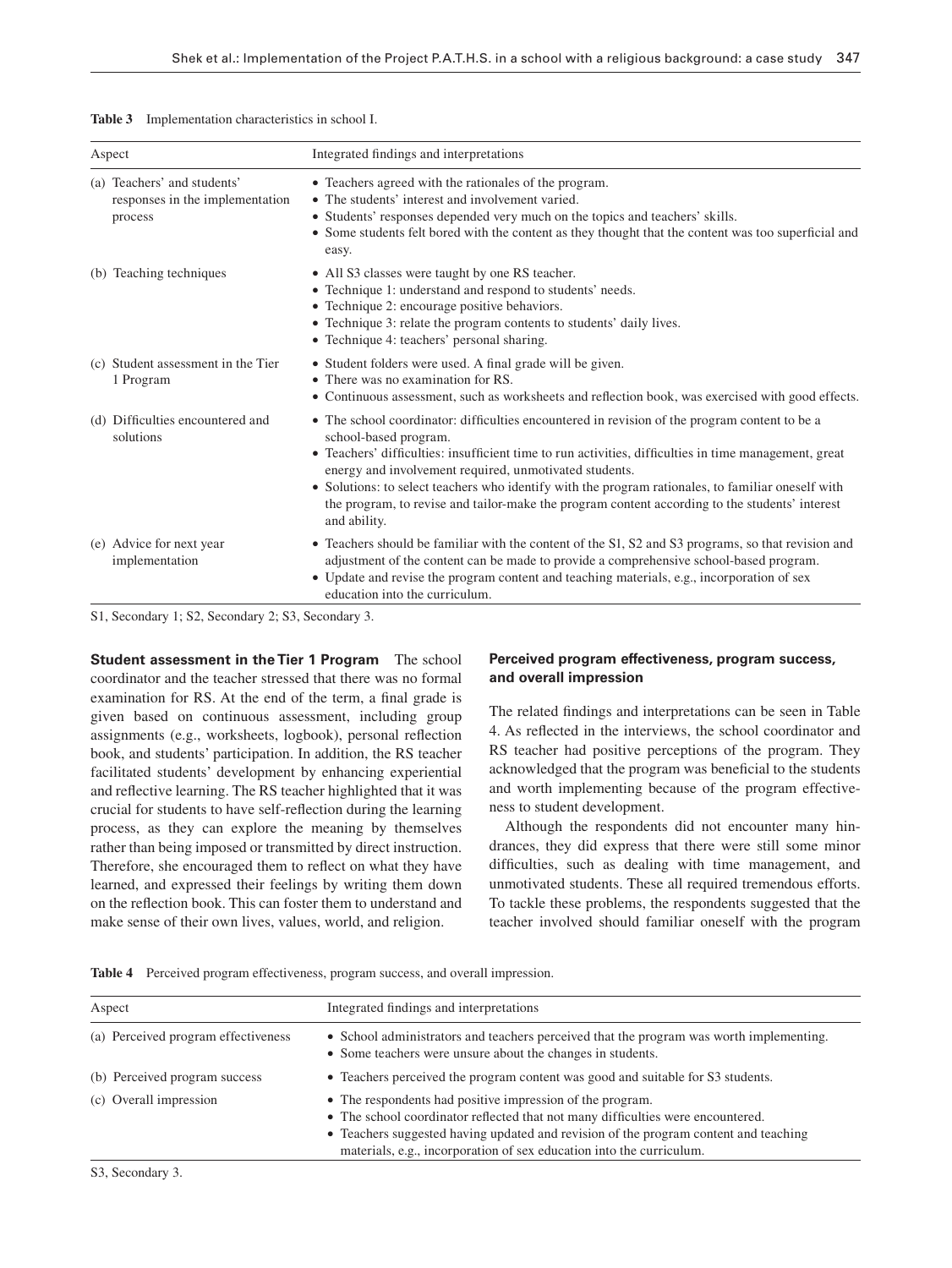content. To deal with the time constraints and difficult students, the teachers should modify and tailor-make the program content according to the students' interests and ability, to meet students' needs as well as arouse students' interest. By contrast, respondents voiced that as the education on human sexuality was not included in the program, they suggested that the program content and teaching materials should be updated and revised, such as incorporation of sex education into the curriculum.

# **Discussion**

 This study attempted to understand the factors that facilitated and contributed to the implementation of the Tier 1 Program of the P.A.T.H.S. Project. Based on the present findings, three primary factors conducive to successful implementation of the program were identified. The first factor is strategic incorporation of the program into the formal curriculum. Both the school coordinator and the RS teacher noted that the Project P.A.T.H.S. fused into RS perfectly, and therefore the content of the Secondary 3 program was entirely incorporated into the subject periods. As unfolded in the interviews, the process of revamping the curriculum was strategic. In the preparatory phase, both the school coordinator and RS teacher (the interviewees) first attended several training workshops to equip themselves with the necessary skills and knowledge, then held meetings with the school management level to discuss with them about the deployment of manpower, and the preparatory work for those colleagues involved before the final incorporation of the program into RS.

 As highlighted in the interview, the new RS curriculum had moved away from traditional content-based approach, but focused more attention on social and personal development of the students by incorporating different constructs and content of the Project P.A.T.H.S. in the subject matter. For instance, when the concept of friend (e.g., BO 1.3, BO 1.4) of the project was introduced, the RS teacher would integrate the idea of brotherhood from the Bible and then select several pairs of brothers from the Bible for discussion. The teacher also would do some personal sharing on the topic. Evidently, this type of flexible curriculum framework was cherished by all respondents in the process of implementing the new academic structure for Senior Secondary Education. Furthermore, they perceived the change to be advantageous as this arrangement allowed systematic implementation and enriched the existing curriculum.

The second factor is sufficient school administrative support. As revealed in the case study, good administrative support from the principal was one of the crucial factors conducive to the program success. The way how she managed the school was very much influenced and shaped by her strong vision for education. The principal identified with the rationales of the program and she recognized that the ready-made materials of the program were valuable resources. Furthermore, the New Academic Structure for Senior Secondary Education has provided a favorable context for the change of RS curriculum. To implement the Project P.A.T.H.S. in School I, the school coordinator strongly supported the implementation via the school-based curriculum approach. In addition, other salient factors included a high degree of flexibility and autonomy in the design of the curriculum, and the use of Cantonese in the medium of instruction. All these factors repeatedly emerged in the interviews. In addition, efficient manpower deployment and clear division of labor in program implementation are also important. The school coordinator is a key person in providing support and collaboration between teachers and social workers. By creating a harmonious working environment, it fostered a feeling of trust and mutual respect among colleagues. Obviously, this laid a very solid foundation for program implementation.

 Finally, positive participation of dedicated and conscientious teachers is a factor conducive to success. When conducting the interviews, both interviewers observed that the school coordinator and the RS teacher shared some important characteristics: very dedicated, conscientious, enthusiastic, humanistic, and responsible. McCroskey (24) suggests that it is paramount for teachers to establish and maintain the perception of credibility in the classroom. There are three primary dimensions of teacher credibility, including competence, trustworthiness, and perceived caring (24) . As a competent teacher, he or she is able to elucidate complex teaching materials and values well, as well as communicate with students. Trustworthiness refers to the degree to which the teacher can gain trust from the students in the schools. Perceived caring represents the caring attribute of a teacher. If a teacher is caring, the teacher-student relationship is good and the teacher is perceived as a credible source and person. In School I, the findings illustrated that the school coordinator and RS teacher displayed the attributes of teacher credibility.

## **Conclusions**

 The present case study clearly illustrates that it is a conceptually and practically viable strategy to incorporate the Tier 1 Program of the Project P.A.T.H.S. into the existing school subject with similar content, topics, and themes, which would ultimately benefit students' whole-person development and teachers' teaching. The present case study shows the possibility of incorporating the curriculum of the Project P.A.T.H.S. into RS and proved to be a great success. Because the proportion of secondary schools with religious orientation in Hong Kong is not small, the experiences reported in this paper provide a great insight for those schools with a religious background. In general, the present findings are also consistent with findings in previous studies.

Despite the above positive findings, there are limitations that need to be addressed regarding the present study. First, as mentioned previously, this case study was based on a convenience sampling therefore its generalizability could then be limited. Second, as only the school coordinator and one teacher were involved in the present case study, the views collected might not reflect the whole picture of the school's situation. To further understand the subjective experiences and to have a complete picture, it is suggested that the school principal, senior